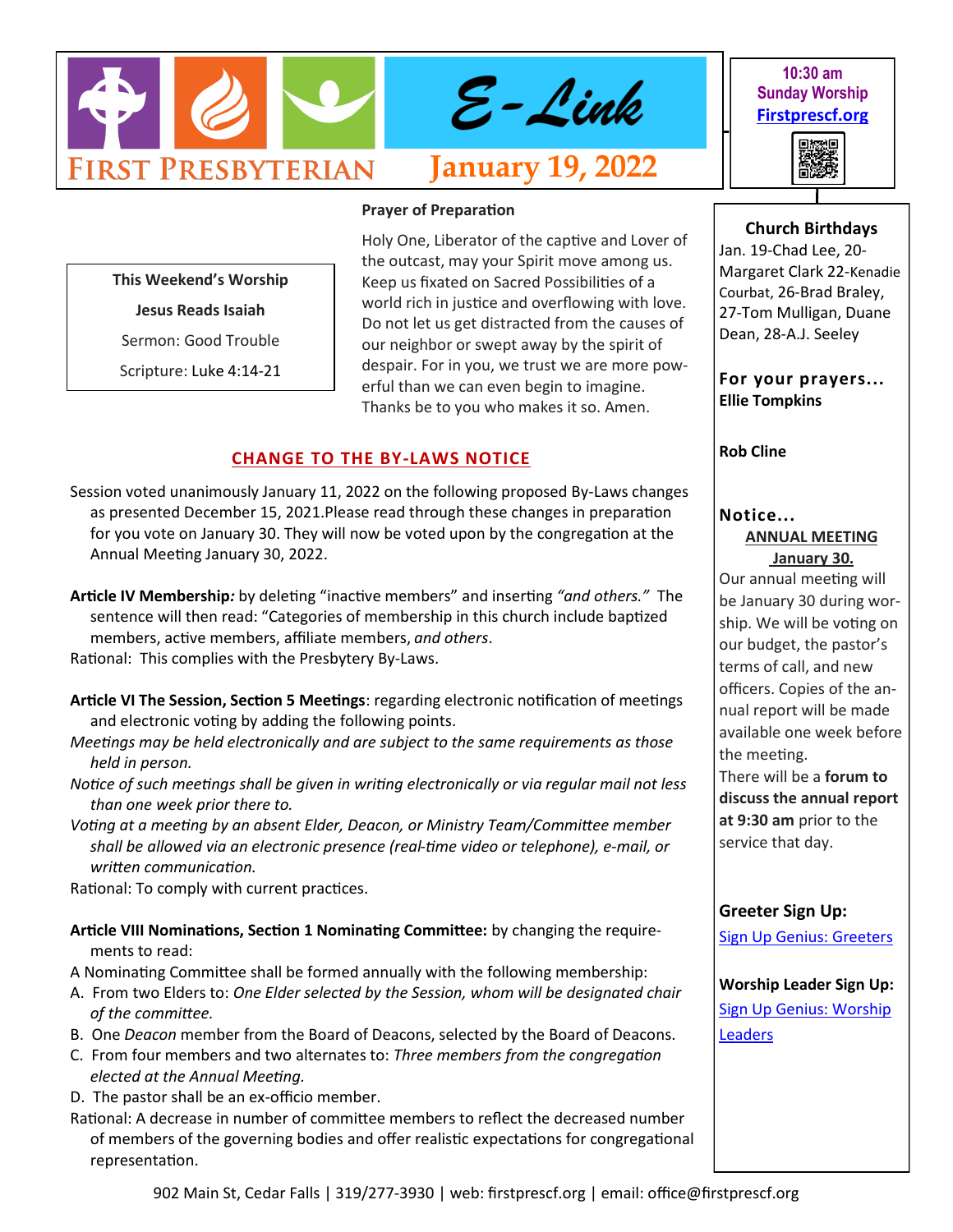**Thanks for serving last week:**

**Worship Leader:** Nancy Hoppe **Videographer:** Neal Leeper **Computer Operator:** Scott Connolly **Audio Archive for Worship:** Eric Braley

## **Safe Ministry Building Security Notice!**<br>parents.

As a welcoming congregation, we are aware that occasionally people in need come into our building looking for assistance.

The Safe Ministry Team has listened to concerns from members regarding building security after Sunday worship and other times when limited numbers of people are present.

Therefore, the ongoing protocol will be when there are no other activities, on Sundays the building **WILL BE LOCKED at 11:45 am** after worship.

You can stay later, but when you leave the building the door will lock behind you, and you cannot get back in with out a key.

The Cedar Falls Mennonites are aware of this protocol.

The building will also be locked during the week when unoccupied, whether by Presbyterians or Mennonites.

(A staff member may be present even if there are no cars in the parking lot.)

Thank you for your understanding in this matter, as we maintain a safe, comfortable environment without compromising our mission and ministry.

#### **Souperbowl of Caring**

We will be collecting a noisy offering and nonperishable food items for Souperbowl of Caring on Sunday, January 13. More details to come.

#### **This week's schedule (Zoom and on-site) Wednesday, January 19**

10:00 am Working for Justice, Zoom 1:30 pm Personnel Meeting, dining room

#### **Thursday, January 20**

5:30 pm Community Ministries, Zoom

#### **Sunday, January 23**

10:30 am Sunday Worship, sanctuary -SHINE breakout sessions

#### **Wednesday, January 26**

10:00 am Working for Justice, Zoom

**2021 Financial Giving Statements are in the narthex. Please pick yours up and save us postage!**

#### **Congratulations**

Matthew and Jenna Rokes had baby girl, Addyson Lauren, on Tuesday, January 18. Mike & Julie Rokes are her grand-

#### **Thank You**

Thanks to everyone who sent cards and emails following my shoulder replacement surgery. I'm grateful for all of your care and concern. Rob Cline

#### **Found items**

In the narthex are a pair of ladies black gloves and a denim tote bag.

**Working for Justice: Breaking Bias Our book discussion for January continues through the 26!** *To join us for the February session….* **Reading and Discussion for February 2022**

## *DEAR CHURCH: A Love Letter from a Black Preacher to the Whitest Denomination in the U.S. by Lenny Duncan*

Part manifesto, part confession, and all love letter, *Dear Church* offers a bold new vision for the future of Duncan's denomination and the broader mainline Christian community of faith. *Dear Church* rejects the narrative of church decline and calls everyone--leaders and laity alike--to the front lines of the church's renewal through racial equality and justice.

#### **Discussion Schedule:**

Discussions are Wednesday mornings at 10 AM on Zoom. February 2: Introduction and Chapters 1, 2, 3

February 9: Chapters 4 & 5 February 16: Chapters 6, 7, 8 February 23: Chapters 9, 10, 11

Purchase your book, mark your calendars, start your reading, and plan to join us!! All are welcome!

\*\*Contact the church to participate.